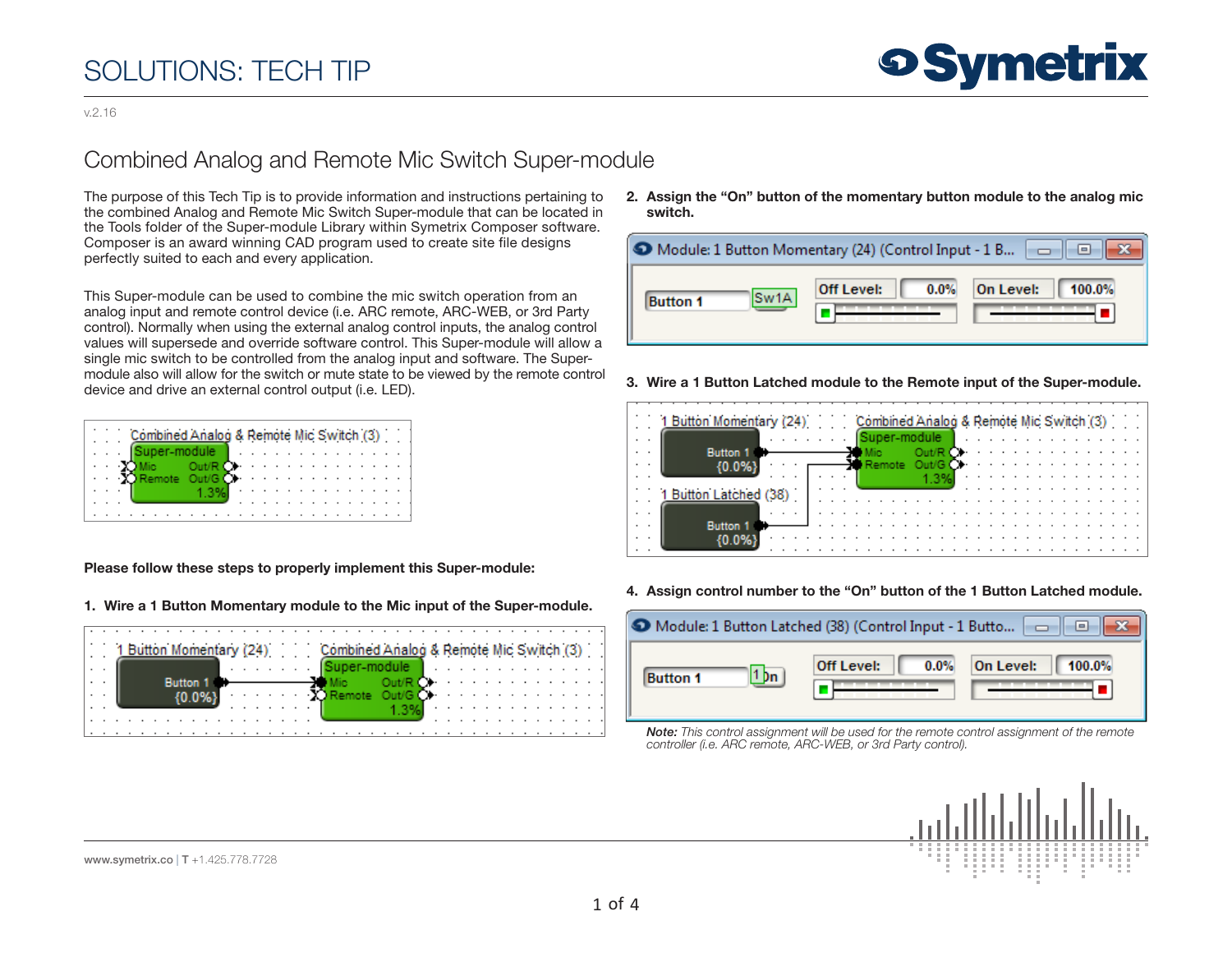

v.2.16

5. Click the "On" button of the 1 Button Latched module so the button is on and save the on state to a preset. Label this preset as Mute.

| Module: 1 Button Latched (38) (Control Input - 1 Butto $\ \cdot\ $ |                   | $\vert$ = $\vert$ |
|--------------------------------------------------------------------|-------------------|-------------------|
| 1.P1                                                               | <b>Off Level:</b> | On Level:         |
| <b>Button 1</b>                                                    | 0.0%              | 100.0%            |

 *Note: This example used preset #1.*

6. Click the "On" button of the 1 Button Latched module again so the button is off and save the off state to a preset. Label this preset as Unmute.

| • Module: 1 Button Latched (38) (Control Input - 1 Butto $\Box$ |            |           |  |  |  |  |  |  |  |  |  |
|-----------------------------------------------------------------|------------|-----------|--|--|--|--|--|--|--|--|--|
| 1.P1.P2                                                         | 0.0%       | On Level: |  |  |  |  |  |  |  |  |  |
| <b>Button 1</b>                                                 | Off Level: | 100.0%    |  |  |  |  |  |  |  |  |  |

 *Note: This example used preset #2.*

7. Open the Super-module design and make sure the Mute preset trigger matches the preset that was assigned to the 1 Button Latched module.



 *Note: This example uses Preset #1 for Mute.*

8. Make sure the Unmute preset trigger matches the preset that was assigned to the 1 Button Latched module.



 *Note: This example uses Preset #2 for Unmute.*

9. Wire a Logic Output module to the Out/R of Super-module (The Logic Output could be a Local Logic Output or Remote Logic Output). This output will be used to drive the red LED of the analog mic switch.



 *Note: This example uses Local Logic Output #1 for the red LED.*

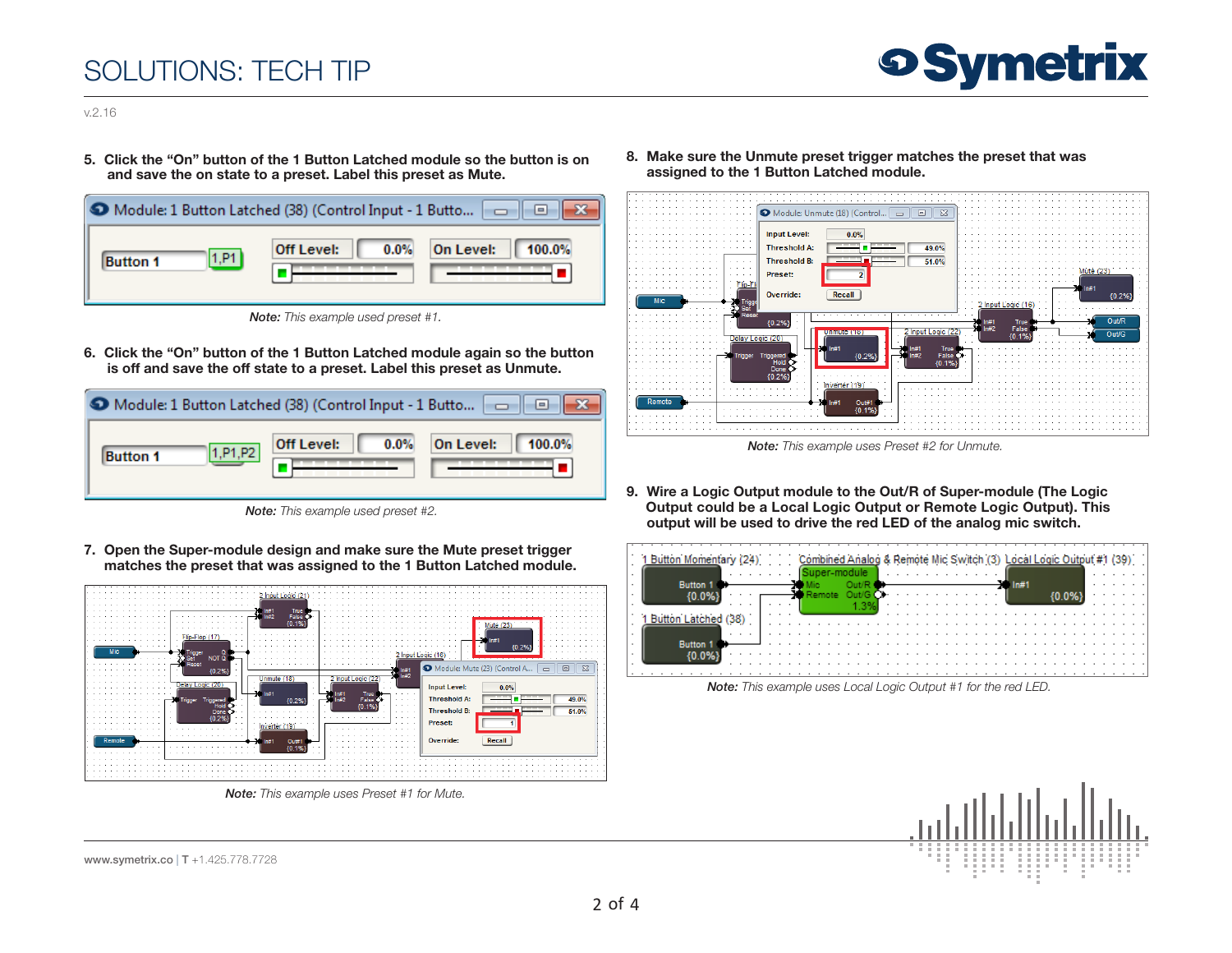

v.2.16

10. Wire a Logic Output module to the Out/G of Super-module (The Logic Output could be a Local Logic Output or Remote Logic Output). This output will be used to drive the green LED of the analog mic switch.

| 1 Button Momentary (24) |  | Combined Analog & Remote Mic Switch (3) Local Logic Output #1 (39) | $\cdot$ $\cdot$ |
|-------------------------|--|--------------------------------------------------------------------|-----------------|
|                         |  |                                                                    |                 |
| <b>Button</b>           |  | ln#1                                                               |                 |
|                         |  |                                                                    |                 |
|                         |  | cal Logic Output #2 (40)                                           |                 |
|                         |  |                                                                    |                 |
|                         |  | In#1                                                               |                 |
| <b>Button</b>           |  |                                                                    |                 |
|                         |  |                                                                    |                 |
|                         |  |                                                                    |                 |
|                         |  |                                                                    |                 |

*Note: This example uses Local Logic Output #2 for the green LED.*

- 11. Open either a Gain Module or Automixer used in the signal processing and routing of the microphones.
- 12. Right-click on the channel Mute button.
- 13. Select "Set Up Remote Control".



- 14. Select "Control Signal Assignment" for the Remote Control Device.
- 15. Then click "Select".

|                      | Set Up Remote Control                                                                         |                                                              |                              |                                            |  |  |  |  |  |  |  |
|----------------------|-----------------------------------------------------------------------------------------------|--------------------------------------------------------------|------------------------------|--------------------------------------------|--|--|--|--|--|--|--|
|                      | Set up remote control of this module parameter by remote control device or<br>control signal. |                                                              |                              |                                            |  |  |  |  |  |  |  |
|                      | Module: Gain (41)                                                                             |                                                              |                              |                                            |  |  |  |  |  |  |  |
|                      | Parameter: Input 1 Mute Button                                                                |                                                              |                              |                                            |  |  |  |  |  |  |  |
|                      | Remote control device:                                                                        |                                                              |                              |                                            |  |  |  |  |  |  |  |
|                      | Assign Remote<br><b>Control Number</b>                                                        | SymNet<br>EDGE<br>Local Analog Input -<br>'Radius 12x8 EX-2' | Control Signal<br>Assignment | ARC-WEB<br>ōΘ<br>ARC-WEB<br>$(ARC-WEB #1)$ |  |  |  |  |  |  |  |
|                      |                                                                                               |                                                              |                              |                                            |  |  |  |  |  |  |  |
|                      | ∢                                                                                             | m.                                                           |                              |                                            |  |  |  |  |  |  |  |
|                      | Add ARC                                                                                       | Edit                                                         | Remove                       |                                            |  |  |  |  |  |  |  |
|                      | Control Signal:                                                                               |                                                              |                              |                                            |  |  |  |  |  |  |  |
| Module: Not Selected |                                                                                               |                                                              |                              |                                            |  |  |  |  |  |  |  |
|                      | Signal: Not Selected<br>Select                                                                |                                                              |                              |                                            |  |  |  |  |  |  |  |